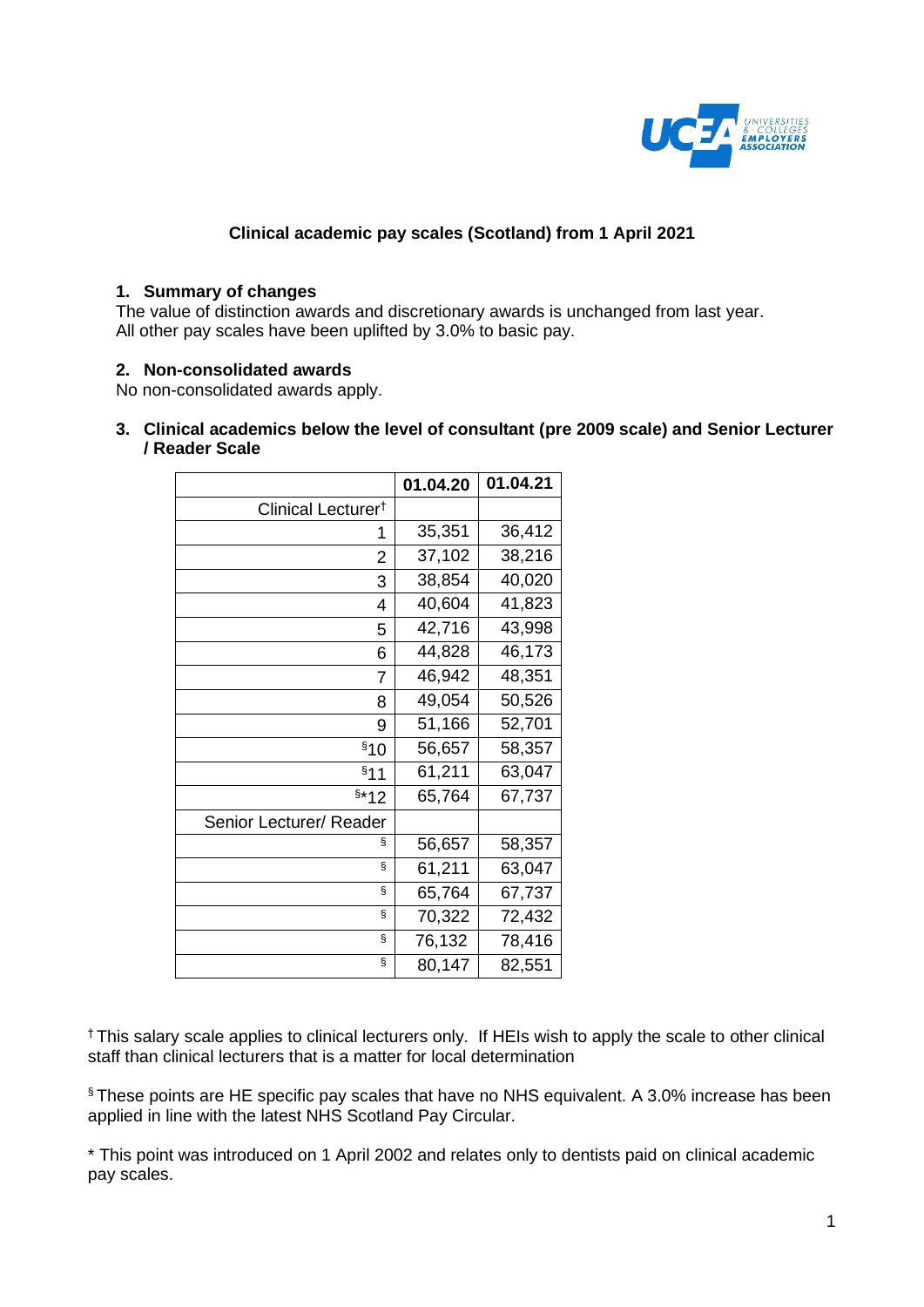|                                | 01.04.20 | 01.04.21 |
|--------------------------------|----------|----------|
| Clinical Lecturer <sup>†</sup> |          |          |
| 1                              | 35,958   | 37,037   |
| 2                              | 38,854   | 40,020   |
| 3                              | 40,604   | 41,823   |
| 4                              | 42,716   | 43,998   |
| 5                              | 44,828   | 46,173   |
| 6                              | 46,942   | 48,351   |
| 7                              | 49,054   | 50,526   |
| 8                              | 51,166   | 52,701   |
| 9                              | 53,280   | 54,879   |
| §10                            | 58,865   | 60,631   |
| \$11                           | 63,597   | 65,505   |
| $s*12$                         | 68,327   | 70,377   |
| Senior Lecturer/ Reader        |          |          |
| ş                              | 56,657   | 58,357   |
| ş                              | 61,211   | 63,047   |
| §                              | 65,764   | 67,737   |
| ş                              | 70,322   | 72,432   |
| ş                              | 76,132   | 78,416   |
| ş                              | 80,147   | 82,551   |

### **4. Clinical academics below the level of consultant (post 2009 scale) and Senior Lecturer / Reader Scale**

† This salary scale applies to clinical lecturers only. If HEIs wish to apply the scale to other clinical staff than clinical lecturers that is a matter for local determination

§ These points are HE specific pay scales that have no NHS equivalent. A 3.0% increase has been applied in line with the latest NHS Scotland Pay Circular.

\* This point was introduced on 1 April 2002 and relates only to dentists paid on clinical academic pay scales.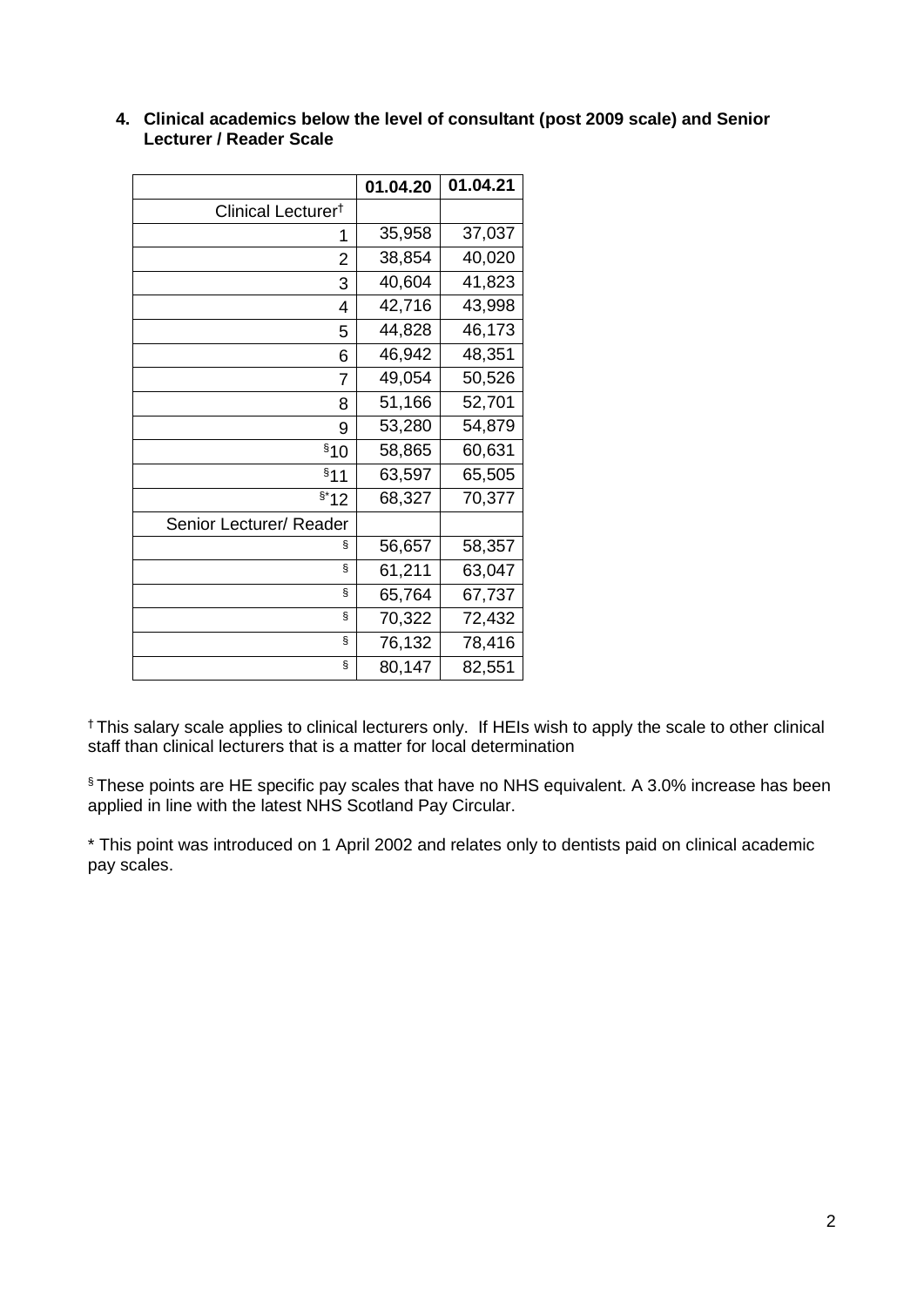| Incremental<br>Points | 01.04.20 | 01.04.21 |
|-----------------------|----------|----------|
| Minimum               | 70,560   | 72,677   |
| 1 <sub>st</sub>       | 75,610   | 77,879   |
| 2 <sub>nd</sub>       | 80,659   | 83,079   |
| 3rd                   | 85,709   | 88,281   |
| ⊿th                   | 90,488   | 93,203   |

## **5. Staff holding honorary consultant contract (pre-2004 contract)**

**6. New consultant contract: basic salary for staff holding honorary consultant contracts whose first appointment to a post on the consultant grade was on or after 1 April 2004 / pay arrangements for new honorary consultants**

|                        | Pay            | Salary  | Salary  |
|------------------------|----------------|---------|---------|
| <b>Seniority Point</b> | Point          | 1.4.20  | 1.4.21  |
| 1                      | 1              | 84,984  | 87,534  |
| 2                      | 2              | 86,779  | 89,383  |
| 3                      | 3              | 89,362  | 92,043  |
| 4                      | 4              | 91,946  | 94,705  |
| 5                      | 5              | 94,523  | 97,359  |
| 6                      | 5              | 94,523  | 97,359  |
| 7                      | 5              | 94,523  | 97,359  |
| 8                      | 5              | 94,523  | 97,359  |
| 9                      | 5              | 94,523  | 97,359  |
| 10                     | 6              | 100,659 | 103,679 |
| 11                     | 6              | 100,659 | 103,679 |
| 12                     | 6              | 100,659 | 103,679 |
| 13                     | 6              | 100,659 | 103,679 |
| 14                     | 6              | 100,659 | 103,679 |
| 15                     | $\overline{7}$ | 106,795 | 109,999 |
| 16                     | 7              | 106,795 | 109,999 |
| 17                     | 7              | 106,795 | 109,999 |
| 18                     | 7              | 106,795 | 109,999 |
| 19                     | $\overline{7}$ | 106,795 | 109,999 |
| 20                     | 8              | 112,925 | 116,313 |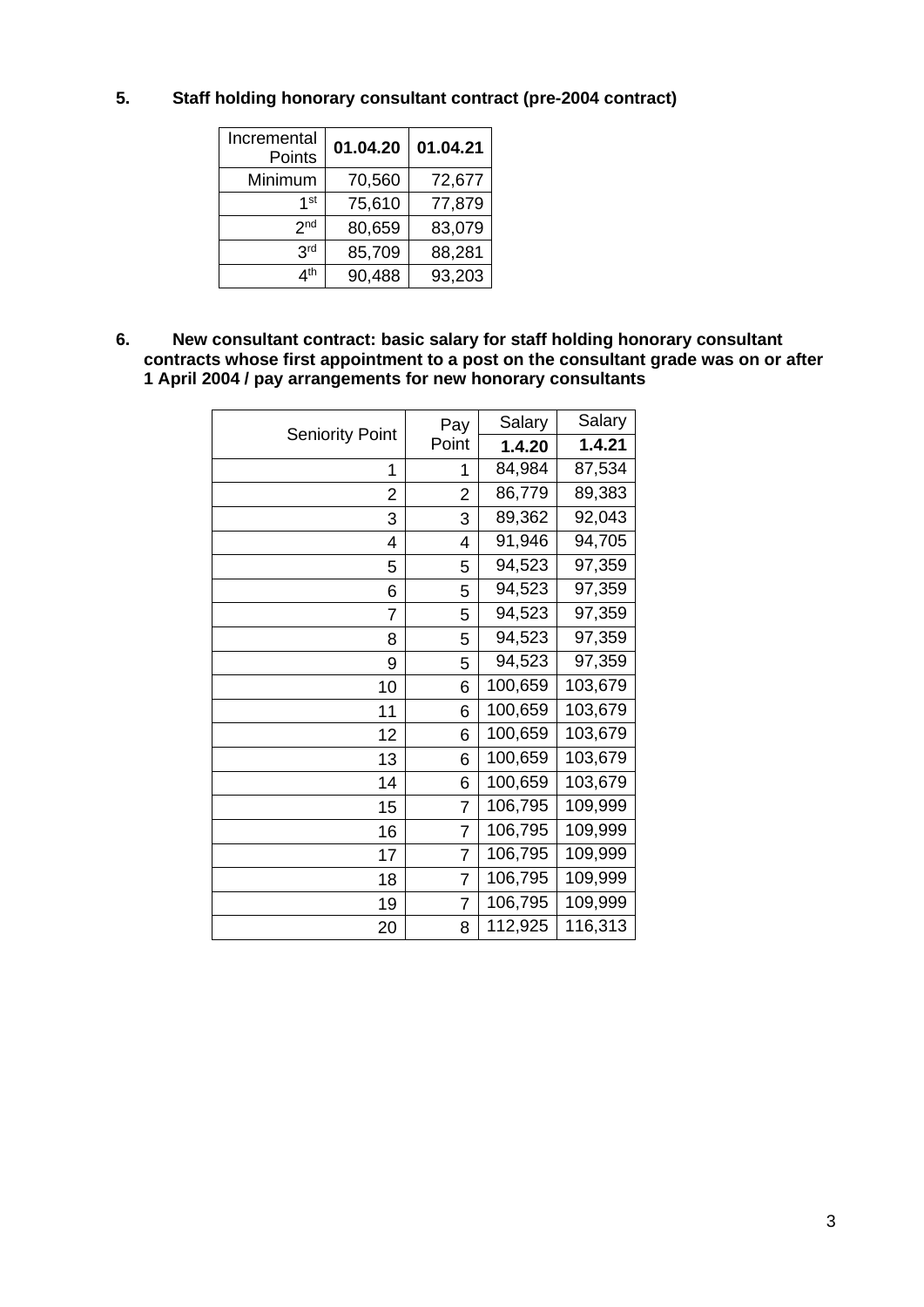**7. Transitional pay arrangements based on 2021-2022 rates for staff holding honorary consultant contracts who transferred to the 2004 consultant contract under the provisions of paragraphs 14.2.3, 14.2.4, 14.2.6 of the terms and conditions of service for consultant grade staff in Scotland.** 

| Seniority (years)<br>as at 1 April 2003 | <b>Current Salaries /</b><br>Interval (years) | <b>Basic</b><br><b>Salary</b><br>(2020) | <b>Basic</b><br><b>Salary</b><br>(2021) |
|-----------------------------------------|-----------------------------------------------|-----------------------------------------|-----------------------------------------|
| $2+$                                    | From 1 April 2021*                            | 112,925                                 | 116,313                                 |
|                                         | From 1 April 2020                             | 106,795                                 | 109,999                                 |
|                                         |                                               | 112,925                                 | 116,313                                 |

\*(or anniversary of appointment if appointed after 1 April 2003)

**8. Transitional pay arrangements for staff holding honorary consultant contracts who transferred to the 2004 consultant contract before 1 April 2008 under the provisions of paragraphs 14.2.7 to 14.2.9 of the terms and conditions of service for consultant grade staff in Scotland.** 

| <b>Spine Point</b>       | Seniority | 2020/21 | 2021/22 |
|--------------------------|-----------|---------|---------|
|                          | (years)   | rates   | rates   |
| 0                        | 1         | 84,984  | 87,534  |
|                          | 2         | 85,650  | 88,220  |
| 2                        | 3         | 86,313  | 88,903  |
| 3                        | 4         | 86,313  | 88,903  |
| 4 (<1 year $@$ max)      | 5         | 91,946  | 94,705  |
| 4 (+1 year $@$ max)      | 6         | 93,236  | 96,034  |
| 4 (+ 2-24 years $@$ max) | $7 - 29$  | 94,523  | 97,359  |
| 4 ( $>25$ years $@$ max) | $30+$     | 100,659 | 103,679 |

**(a) Salary upon transfer based on 2021-22 rates** 

| (b) Subsequent pay progression based on 2021-<br>22 rates |                     |                                          |                                          |
|-----------------------------------------------------------|---------------------|------------------------------------------|------------------------------------------|
| Seniority (years)                                         | Interval<br>(years) | 2020/21<br><b>Basic</b><br><b>Salary</b> | 2021/22<br><b>Basic</b><br><b>Salary</b> |
|                                                           | 1                   | 106,795                                  | 109,999                                  |
| $30+$                                                     | 1                   | 112,925                                  | 116,313                                  |
|                                                           | 1                   | 100,659                                  | 103,679                                  |
| $21 - 29$                                                 | 1                   | 106,795                                  | 109,999                                  |
|                                                           | 1                   | 112,925                                  | 116,313                                  |
|                                                           | 1                   | 100,659                                  | 103,679                                  |
| 20                                                        | 2                   | 106,795                                  | 109,999                                  |
|                                                           | 1                   | 112,925                                  | 116,313                                  |
| 19                                                        | 1                   | 100,659                                  | 103,679                                  |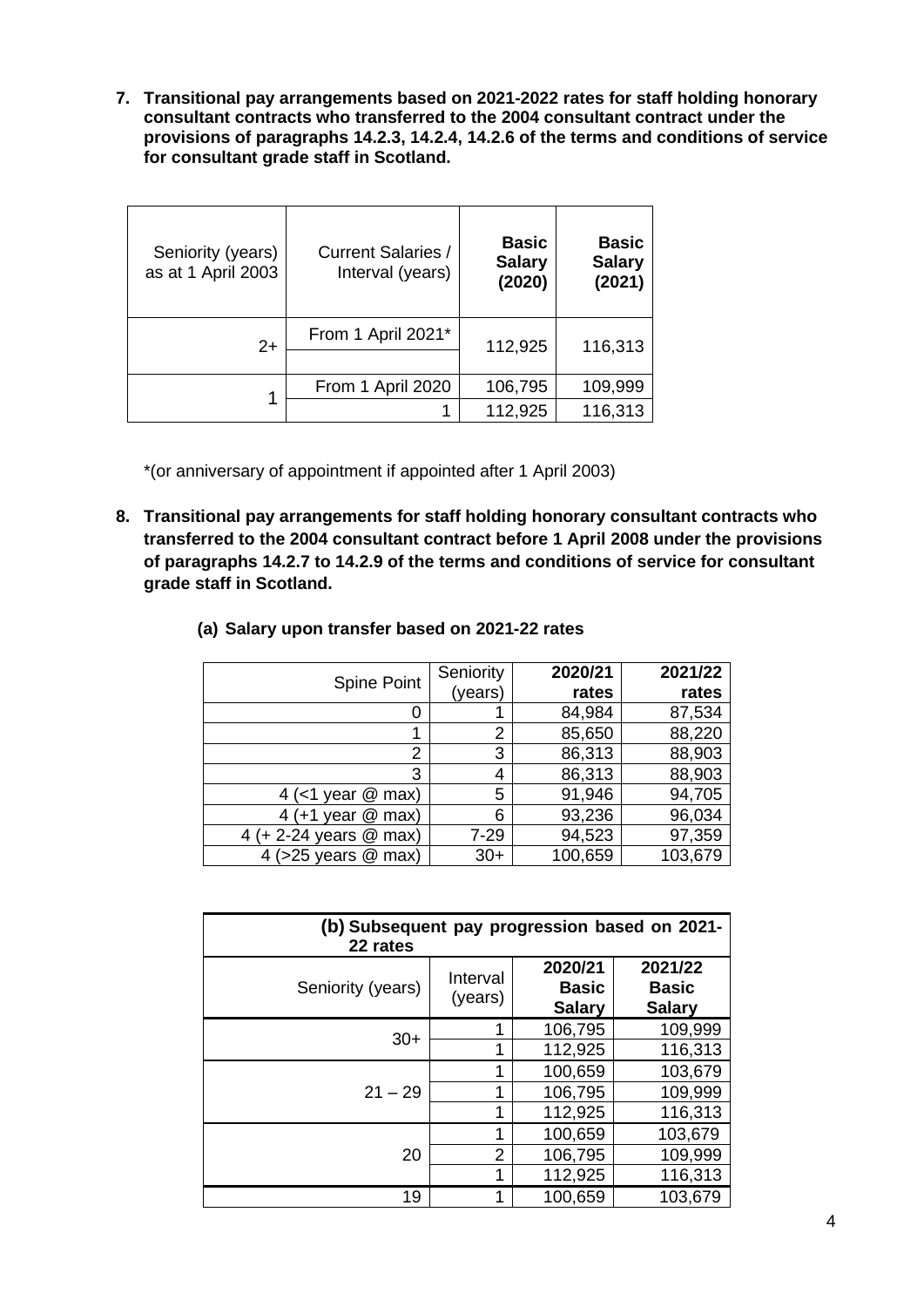|                   | 2              | 106,795            | 109,999            |
|-------------------|----------------|--------------------|--------------------|
|                   | 2              | 112,925            | 116,313            |
|                   | $\overline{2}$ | 100,659            | 103,679            |
| 18                | 1              | 106,795            | 109,999            |
|                   | $\overline{c}$ | 112,925            | 116,313            |
|                   | $\overline{2}$ | 100,659            | 103,679            |
| 17                | $\overline{2}$ | 106,795            | 109,999            |
|                   | $\overline{2}$ | 112,925            | 116,313            |
|                   | 3              | 100,659            | 103,679            |
|                   | 1              | 106,795            | 109,999            |
| 16                | 3              | 112,925            | 116,313            |
|                   | 3              | 100,659            | 103,679            |
| 15                | 1              | 106,795            | 109,999            |
|                   | 4              | 112,925            | 116,313            |
|                   | 3              | 100,659            | 103,679            |
| 14                | $\overline{c}$ | 106,795            | 109,999            |
|                   | 4              | 112,925            | 116,313            |
|                   | 3              | 100,659            | 103,679            |
| 13                | $\overline{2}$ | 106,795            | 109,999            |
|                   | 5              | 112,925            | 116,313            |
|                   |                | 2020/21            | 2021/22            |
| Seniority (years) | Interval       | <b>Basic</b>       | <b>Basic</b>       |
|                   | (years)        | <b>Salary</b>      | <b>Salary</b>      |
|                   | 3              | 100,659            | 103,679            |
| 12                | 3              | 106,795            | 109,999            |
|                   | 5              | 112,925            | 116,313            |
|                   | 4              | 100,659            | 103,679            |
| 11                | 3              | 106,795            | 109,999            |
|                   | 5              | 112,925            | 116,313            |
|                   | 4              | 100,659            | 103,679            |
| 10                | 4              | 106,795            | 109,999            |
|                   | 5              | 112,925            | 116,313            |
|                   | 4              | 100,659            | 103,679            |
| 9                 | 5              | 106,795            | 109,999            |
|                   | 5              | 112,925            | 116,313            |
|                   | 5              | 100,659            | 103,679            |
| $7$ to $8$        | 5              | 106,795            | 109,999            |
|                   |                |                    |                    |
|                   | 5              | 112,925            | 116,313            |
|                   | 1              | 94,523             | 97,359             |
|                   | 4              | 100,659            | 103,679            |
| 6                 | 5              | 106,795            | 109,999            |
|                   | 5              | 112,925            | 116,313            |
|                   | 1              | 93,236*            | 96,034*            |
|                   | 1              | 94,523             | 97,359             |
| 5                 | 4              | 100,659            | 103,679            |
|                   | 5              | 106,795            | 109,999            |
|                   | 5              | 112,925            | 116,313            |
|                   | 1              | 89,362             | 92,043             |
|                   | 1              | 91,946             | 94,705             |
| 4                 | 1              | 94,523             | 97,359             |
|                   | 3              | 100,659            | 103,679            |
|                   | 5<br>5         | 106,795<br>112,925 | 109,999<br>116,313 |